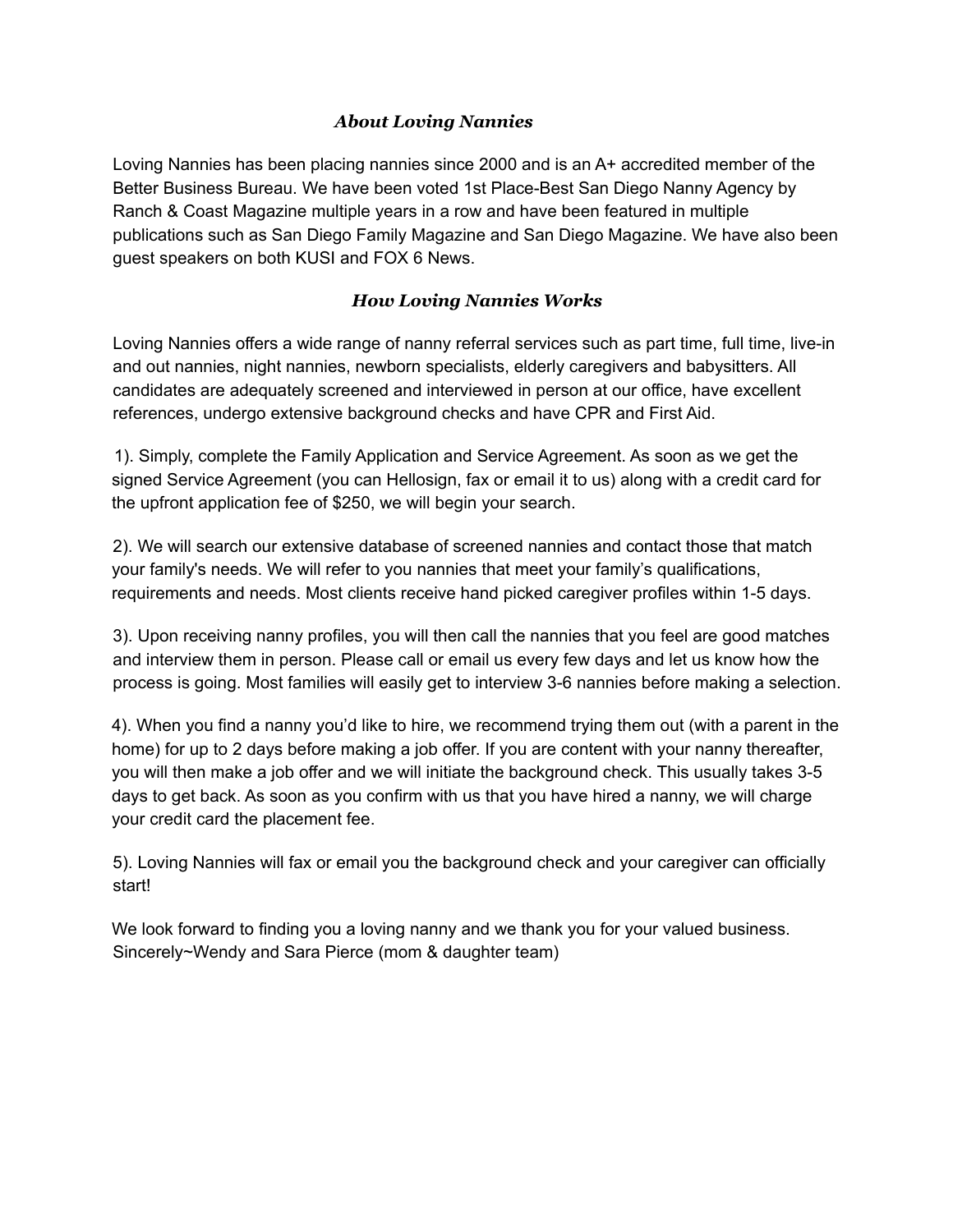## **Loving Nannies Family Application and Agreement**

Thank you for choosing Loving Nannies to assist in finding your family a nanny. Please take a few moments to read over and sign our Family Application and Agreement. You can fax it back to us at (760) 820-2709 or e-mail it to info@lovingnannies.com. We look forward to finding you a loving nanny!

| Family Name:                                                                                                       |
|--------------------------------------------------------------------------------------------------------------------|
|                                                                                                                    |
|                                                                                                                    |
|                                                                                                                    |
|                                                                                                                    |
| Does either parent work from home? Yes or No - Full or part time?<br>What are the ages and names of your children? |
| 1.                                                                                                                 |
| 2.                                                                                                                 |
| 3.                                                                                                                 |
| 4.                                                                                                                 |
| Do any of your children have special needs? Yes or No/ If so, please explain:                                      |
|                                                                                                                    |
|                                                                                                                    |
| May we email you candidate profiles? Yes or No                                                                     |
| May the candidates call you? Which number can they contact you at?                                                 |

\_\_\_\_\_\_\_\_\_\_\_\_\_\_\_\_\_\_\_\_\_\_\_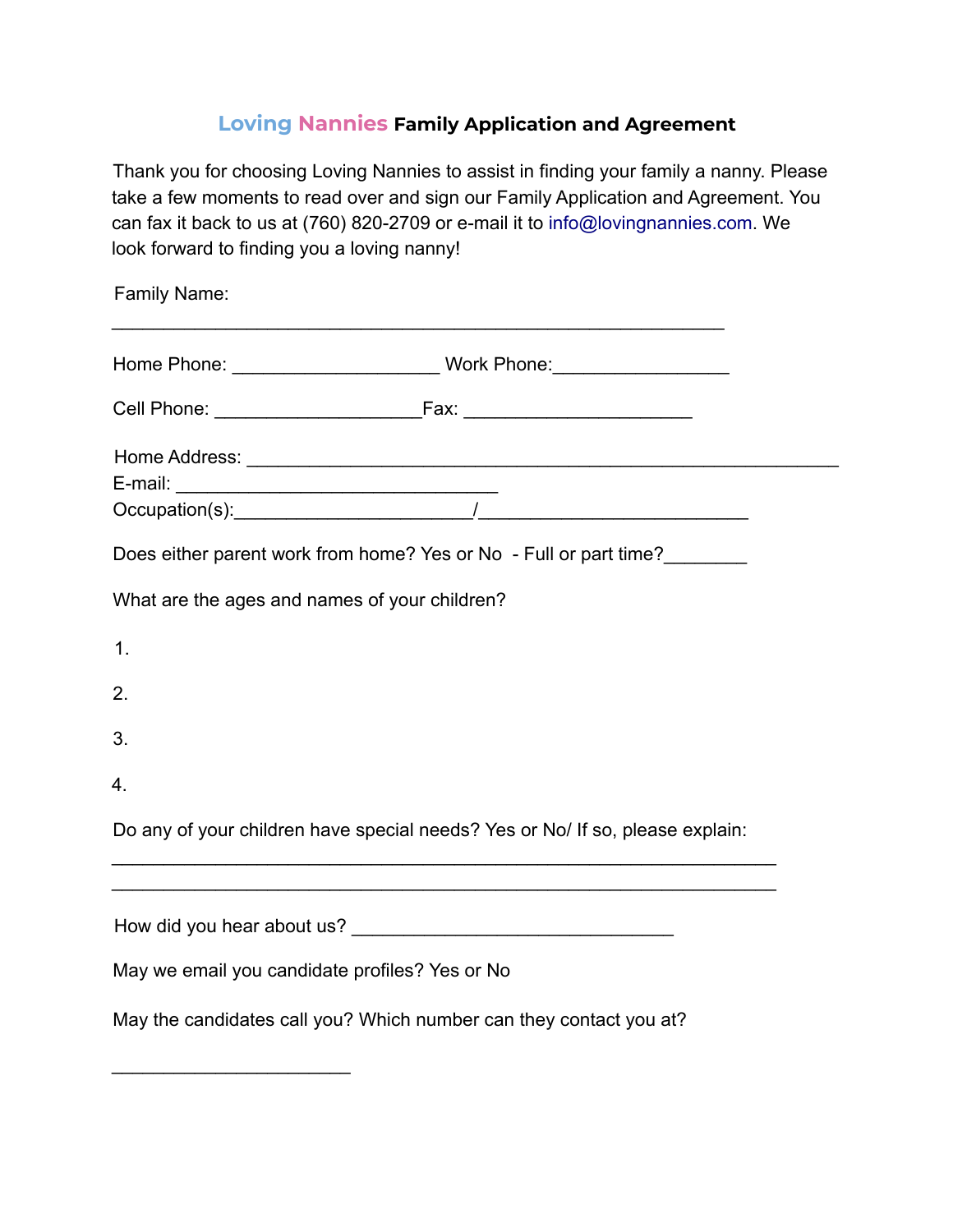When are you looking for the person to start?

What type of domestic help are you looking for? (Circle applicable)

Part Time Nanny / Full Time Nanny / Live-In Nanny / Newborn Specialist/ Babysitter / Mommy's helper /Household Manager /Housekeeper / Elderly Care / Tutor /Cook

What are the hours needed for your job?

Monday \_\_\_\_\_\_\_\_\_ a.m. to \_\_\_\_\_\_\_\_\_ p.m.

Tuesday a.m. to p.m.

Wednesday a.m. to p.m.

Thursday \_\_\_\_\_\_\_\_ a.m. to \_\_\_\_\_\_\_\_\_ p.m.

Friday \_\_\_\_\_\_\_\_\_ a.m. to \_\_\_\_\_\_\_\_\_ p.m.

Saturday \_\_\_\_\_\_\_\_\_ a.m. to\_\_\_\_\_\_\_\_\_\_ p.m.

Sunday a.m. to p.m.

What pay are you offering? Daytime nannies generally charge \$23-\$28/hr, newborn care specialists request \$30-\$35/hr (for one newborn) and after school nannies request \$25-\$30/hr. Nannies usually require a 4 hour minimum. Factors such as number of children, housekeeping, errands and job responsibilities will affect the pay rate.

 $\frac{1}{2}$  /hr  $\frac{1}{2}$  /wk

Do you provide any benefits for the nanny? Yes or No If so, please list below: (Paid vacation, sick days, health insurance, paid Holidays, 2 weeks notice etc...)

\_\_\_\_\_\_\_\_\_\_\_\_\_\_\_\_\_\_\_\_\_\_\_\_\_\_\_\_\_\_\_\_\_\_\_\_\_\_\_\_\_\_\_\_\_\_\_\_\_\_\_\_\_\_\_\_\_\_\_\_\_\_\_\_\_\_\_ \_\_\_\_\_\_\_\_\_\_\_\_\_\_\_\_\_\_\_\_\_\_\_\_\_\_\_\_\_\_\_\_\_\_\_\_\_\_\_\_\_\_\_\_\_\_\_\_\_\_\_\_\_\_\_\_\_\_\_\_\_\_\_\_\_\_\_

Do you require that the nanny drive? Yes or No

Do you have a vehicle for the nanny to use? Yes or N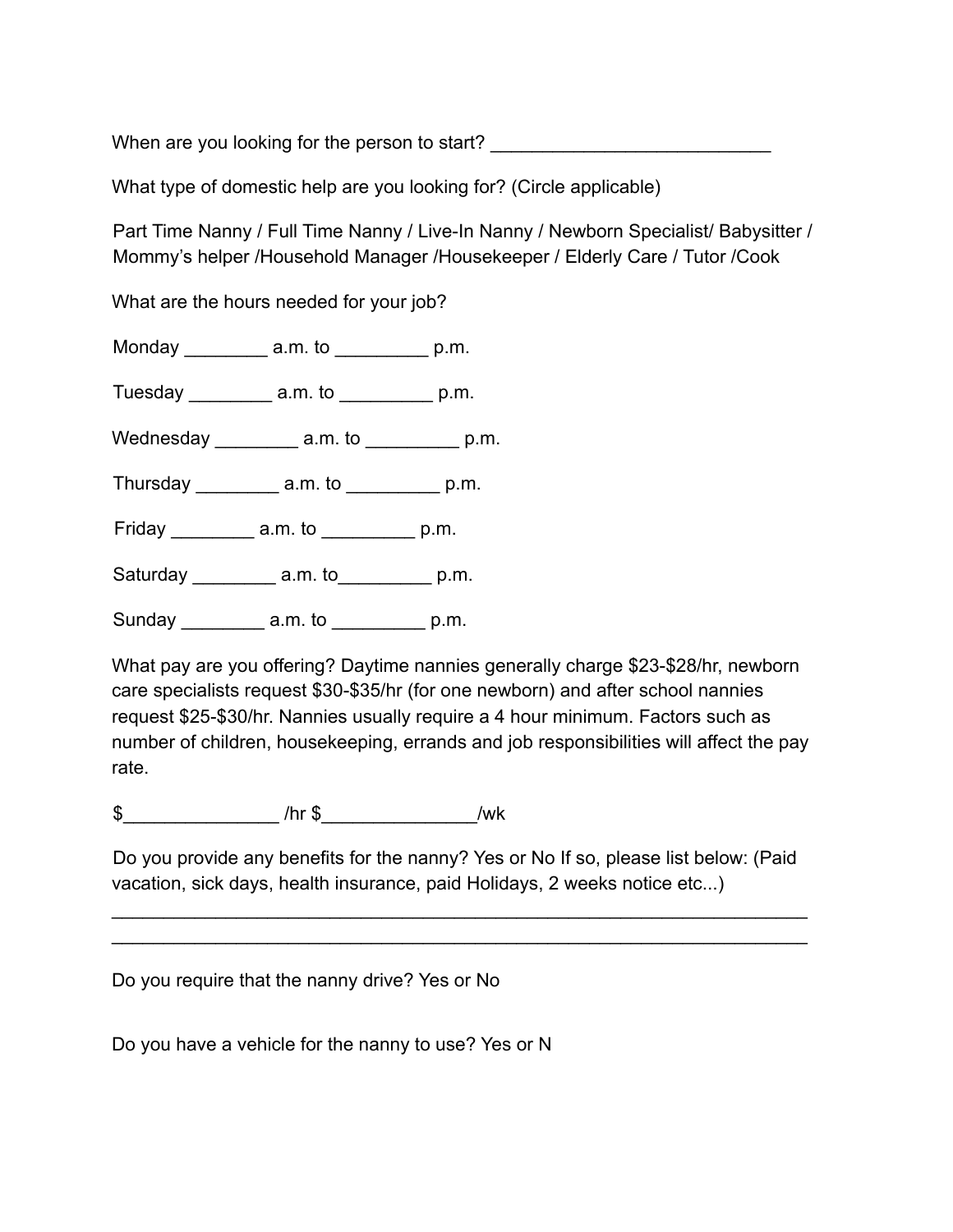If the nanny uses her car, are you willing to give a gas allowance? Yes or No

\_\_\_\_\_\_\_\_\_\_\_\_\_\_\_\_\_\_\_\_\_\_\_\_\_\_\_\_\_\_\_\_\_\_\_\_\_\_\_\_\_\_\_\_\_\_\_\_\_\_\_\_\_\_\_\_\_\_\_\_\_\_\_\_\_\_\_ \_\_\_\_\_\_\_\_\_\_\_\_\_\_\_\_\_\_\_\_\_\_\_\_\_\_\_\_\_\_\_\_\_\_\_\_\_\_\_\_\_\_\_\_\_\_\_\_\_\_\_\_\_\_\_\_\_\_\_\_\_\_\_\_\_\_\_

Will they be driving the children to/from school and activities? Yes or No Please list the schools your children and activities your children attend:

Do you require the nanny to speak clear and fluent English? Yes or No

Additional languages :\_\_\_\_\_\_\_\_\_\_\_\_\_\_\_\_\_\_\_\_\_\_\_\_\_\_\_\_\_\_\_\_\_

Is there a specific age range you're looking for? \_\_\_\_\_\_\_\_\_\_\_\_

Do you require the nanny to have a specific education level? Yes or No

Please explain the credentials you are looking for:

If the job is live-in, what are the living arrangements for nanny? (I.e. separate room/bath, separate apartment, furnished, unfurnished, cable, phone etc...)

\_\_\_\_\_\_\_\_\_\_\_\_\_\_\_\_\_\_\_\_\_\_\_\_\_\_\_\_\_\_\_\_\_\_\_\_\_\_\_\_\_\_\_\_\_\_\_\_\_\_\_\_\_\_\_\_\_\_\_\_\_\_\_\_\_\_\_ \_\_\_\_\_\_\_\_\_\_\_\_\_\_\_\_\_\_\_\_\_\_\_\_\_\_\_\_\_\_\_\_\_\_\_\_\_\_\_\_\_\_\_\_\_\_\_\_\_\_\_\_\_\_\_\_\_\_\_\_\_\_\_\_\_\_\_

\_\_\_\_\_\_\_\_\_\_\_\_\_\_\_\_\_\_\_\_\_\_\_\_\_\_\_\_\_\_\_\_\_\_\_\_\_\_\_\_\_\_\_\_\_\_\_\_\_\_\_\_\_\_\_\_\_\_\_\_\_\_

If the nanny is a live-in, can she go home on her days off? Yes or No

Do you require light housekeeping, heavy housekeeping or no housekeeping at all? Yes or No

\_\_\_\_\_\_\_\_\_\_\_\_\_\_\_\_\_\_\_\_\_\_\_\_\_\_\_\_\_\_\_\_\_\_\_\_\_\_\_\_\_\_\_\_\_\_\_\_\_\_\_\_\_\_\_\_\_\_\_\_\_\_\_\_\_\_\_\_\_\_ \_\_\_\_\_\_\_\_\_\_\_\_\_\_\_\_\_\_\_\_\_\_\_\_\_\_\_\_\_\_\_\_\_\_\_\_\_\_\_\_\_\_\_\_\_\_\_\_\_\_\_\_\_\_\_\_\_\_\_\_\_\_\_\_\_\_\_\_\_\_ \_\_\_\_\_\_\_\_\_\_\_\_\_\_\_\_\_\_\_\_\_\_\_\_\_\_\_\_\_\_\_\_\_\_\_\_\_\_\_\_\_\_\_\_\_\_\_\_\_\_\_\_\_\_\_\_\_\_\_\_\_\_\_\_\_\_\_\_\_\_

\_\_\_\_\_\_\_\_\_\_\_\_\_\_\_\_\_\_\_\_\_\_\_\_\_\_\_\_\_\_\_\_\_\_\_\_\_\_\_\_\_\_\_\_\_\_\_\_\_\_\_\_\_\_\_\_\_\_\_\_\_\_\_\_\_\_\_\_\_\_ \_\_\_\_\_\_\_\_\_\_\_\_\_\_\_\_\_\_\_\_\_\_\_\_\_\_\_\_\_\_\_\_\_\_\_\_\_\_\_\_\_\_\_\_\_\_\_\_\_\_\_\_\_\_\_\_\_\_\_\_\_\_\_\_\_\_\_\_\_\_

If you require housekeeping, please describe the housekeeping duties you need: (mopping, vacuuming, laundry, ironing, changing linens, bathrooms etc..)

Do you require the nanny to run errands? Yes or No Please list the errands.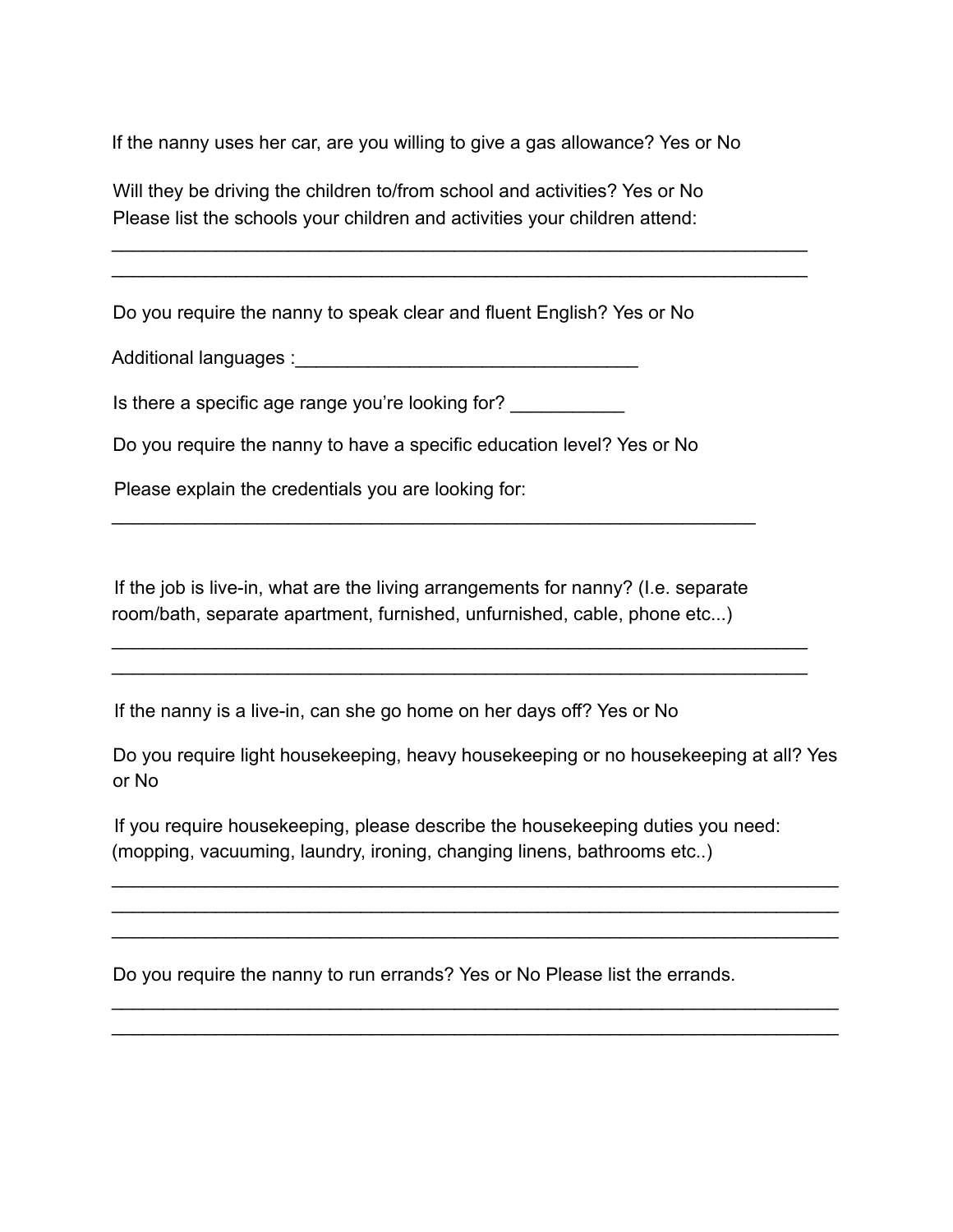Do you require the nanny to travel? Yes or No If so, is a passport required? Yes or No

Do you have a pet? Yes or No If so, what kind? \_\_\_\_\_\_\_\_\_\_\_\_\_\_\_\_\_\_\_\_\_\_\_\_\_\_\_\_\_\_\_\_\_

Please describe your family's lifestyle, interests and activities.

Anything else you would like to tell us that will help us find you the perfect nanny...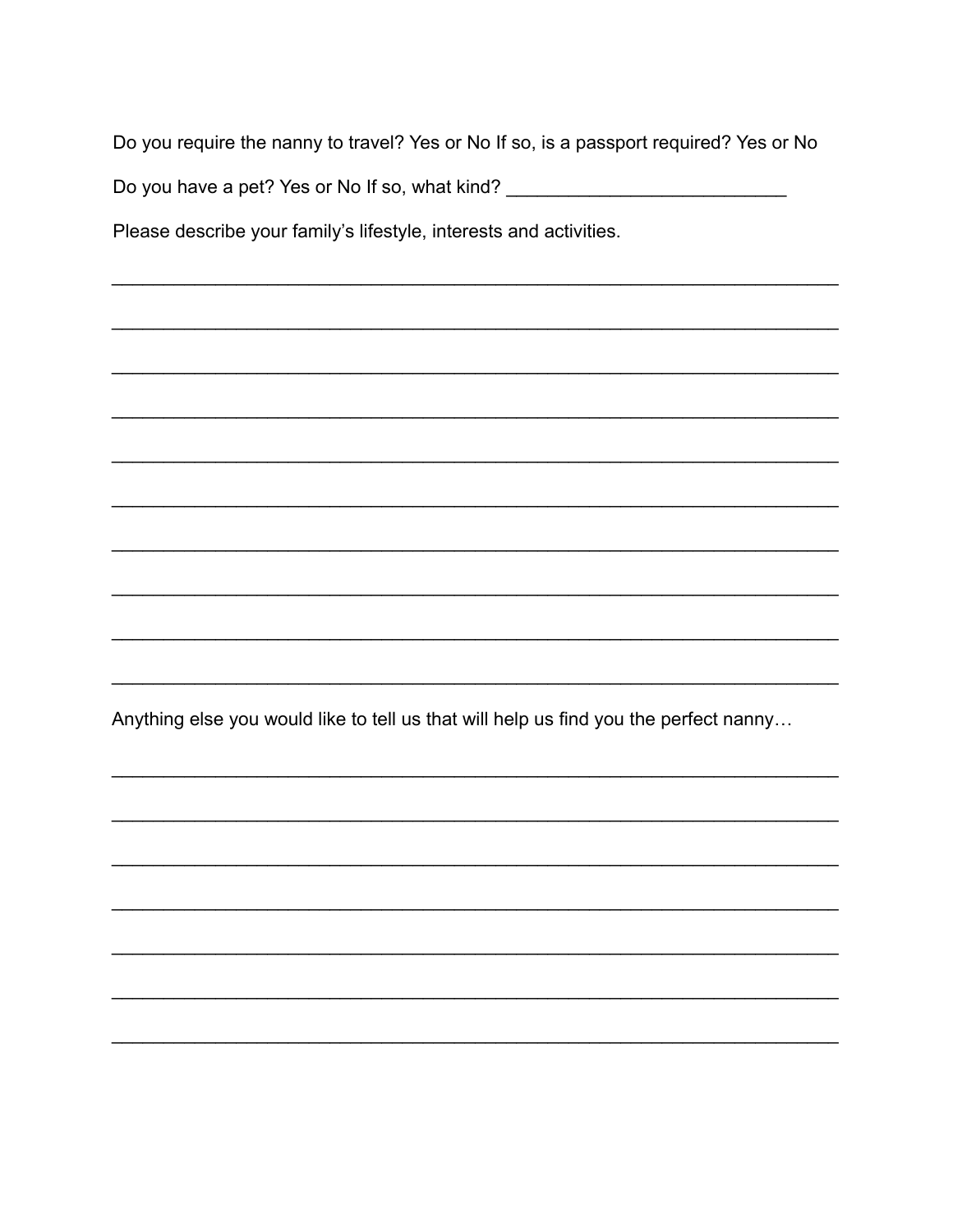## **Loving Nannies Service Agreement**

This Service Agreement ("Agreement") is entered into between Loving Nannies, Inc. ("Loving Nannies") and Client. Loving Nannies is a professional referral service engaged in the placement of caregivers, including nannies, newborn specialists, babysitters, and mother's helpers (collectively referred to as "Caregiver"). Client is a family in need of Caregiver services, who seeks to engage Loving Nannies to provide pre-screened Caregiver referrals. This Agreement is effective as of the date of Client's signature hereto.

1. Scope of Services. Loving Nannies locates, screens and interviews prospective Caregivers to provide referrals to Client. Loving Nannies provides Client with profiles and contact information of prospective Caregivers for Client to interview and employ. Upon Client's notification to Loving Nannies of a Caregiver selection, Loving Nannies will initiate a background check for the selected Caregiver. The background check includes a Social Security Number Trace, Address History Search, National Criminal and Sex Offender Check, County Criminal Searches and a Department of Motor Vehicles Report (the "Background Check"). Any additional background checks or services will not be included in Loving Nannies' fee and will be charged separately.

2. Client Selection of Caregiver. Client decides which candidates they would like to interview with, and Client makes the ultimate decision regarding the employment of Caregivers. While Loving Nannies screens candidate Caregivers, Client is responsible for checking references, interviewing, selection, and for the results experienced with the hired Caregiver. Client agrees not to commence any Caregiver's employment until Loving Nannies has completed the Background Check and submitted the results to Client. Any hiring of a Caregiver by Client without notification to Loving Nannies shall be a material breach of this Agreement. Client is solely responsible for reviewing and interpreting the Background Check results, and Loving Nannies does not provide counseling services regarding Background Check results. If the Caregiver has registered through the third-party Trustline service, Loving Nannies will provide the Trustline report to aid with Client's investigation. Loving Nannies does not warrant or represent that any Caregivers have completed the Trustline registration.

3. Client Employment of Caregiver. Client will create an employer-employee relationship with the hired Caregiver. Client is responsible for negotiating compensation with the Caregiver, and for complying with all applicable employment laws, including by not limited to social security, health insurance, tax withholding, worker's compensation, or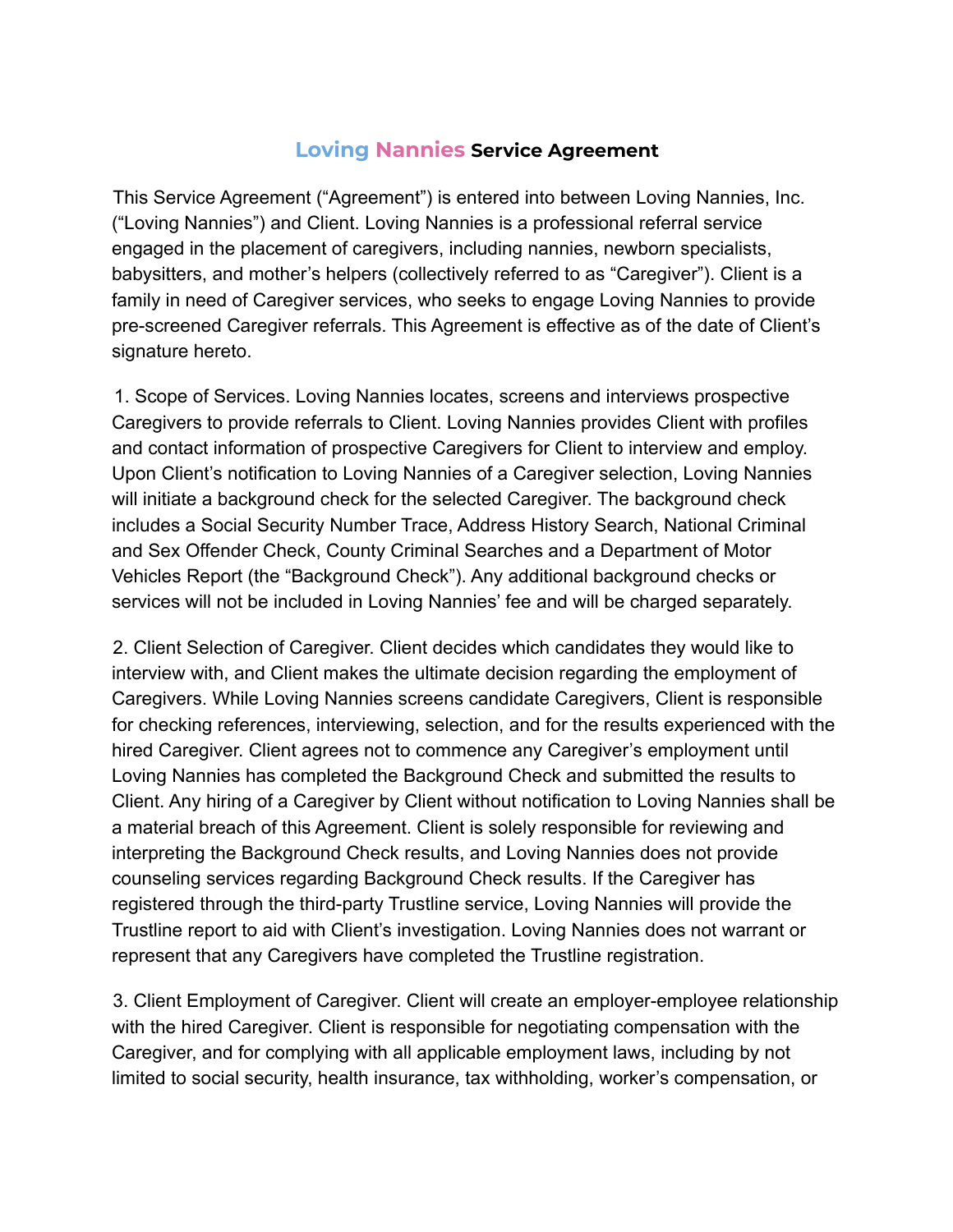unemployment insurance. Loving Nannies is a referral resource, and does not directly or indirectly employ Caregivers in any form, and it does not render employment, tax or legal advice to Client.

4. Trial Period. Client may temporarily employ any Caregiver for a period not exceeding two (2) days (unless approved by the owner). Anything over 2 days may be charged at a rate of \$50/day at Loving Nannies' discretion. Client shall notify Loving Nannies upon the commencement of any Trial Period.

5. Fees to Loving Nannies. A non-refundable Application Fee of \$250 is charged to commence the Caregiver search. The Application Fee is assessed regardless of whether the Client ultimately hires a Caregiver. Any fees paid to Loving Nannies are separate from wages paid by Client to Caregiver, and wages are negotiable between Client and Caregiver. If Client enters into a working relationship with any nanny referred by Loving Nannies for a period of one year, Client agrees to pay Loving Nannies its full placement fee. If client refers any nanny referred by Loving Nannies to any other individual, family or business, Client agrees to be responsible for the full placement fee.

Upon hiring or booking a Caregiver, the following placement fee is owed to Loving Nannies, depending on the nature of the engagement:

Full-time Caregiver (over 25 hours/week) \$3,500 Part-time Caregiver (under 24 hours/week) \$2,500 Live-in Caregiver \$4,000 Babysitter (under 10 hours/week) \$1,500 Overnight Newborn Specialist 25% of nanny's gross pay Temporary Nanny \$50/day (not to exceed 12 hours/day)

\* Overnight newborn specialists and temporary nanny fees may be substituted for a flat fee determined by the owner. Please inquire within for a quote.

Client's credit card on file will be charged the placement fee upon confirmation that Client has hired a Caregiver referred by Loving Nannies. This payment will include the cost of a Background Check.

1. Caregiver Substitution. If Client is not fully satisfied with the Caregiver within 180 days of the commencement of employment, Loving Nannies will attempt to provide replacement services for one additional Caregiver. No placement fee will be charged for substitution services, but a background check fee of \$100 may be assessed. Any further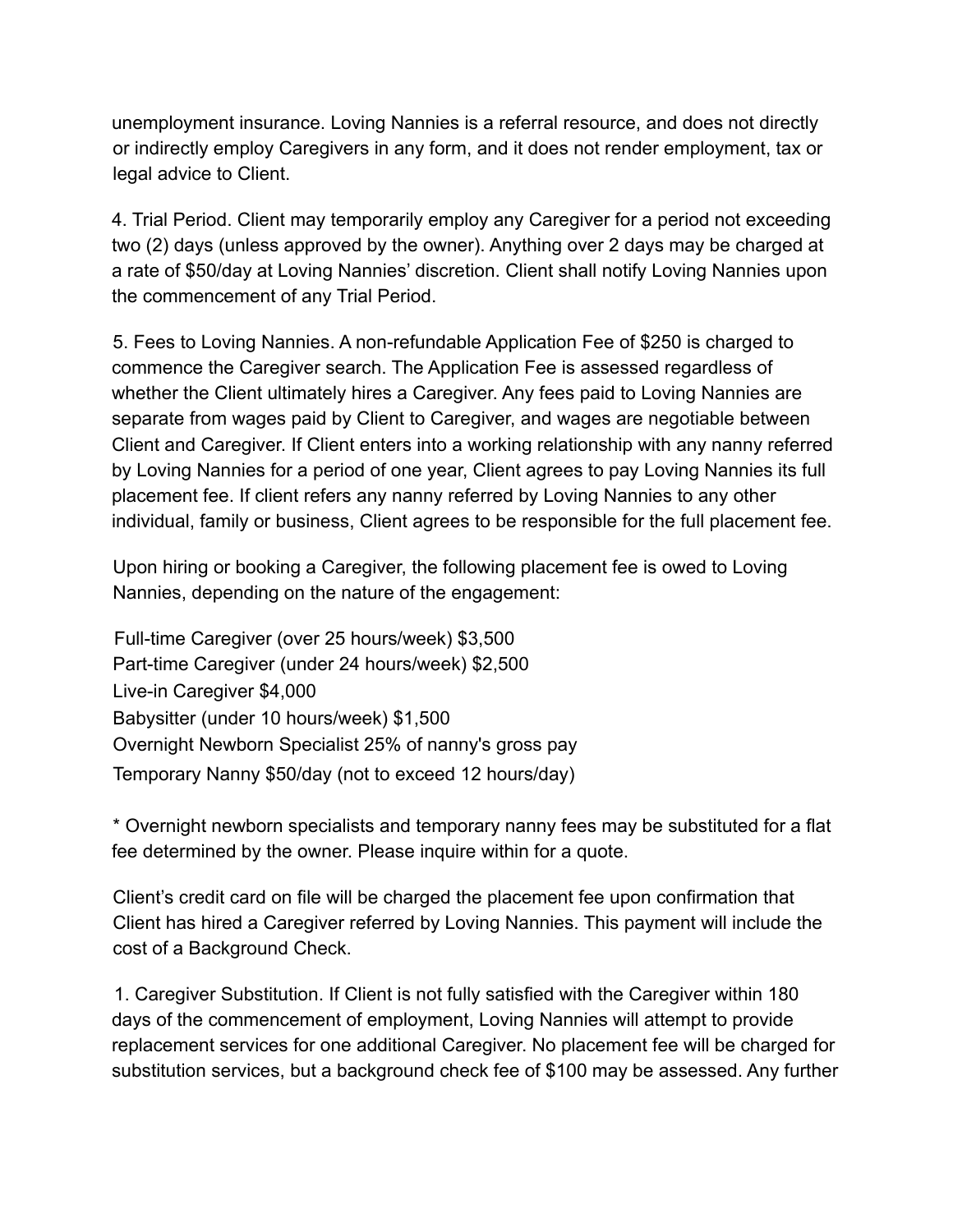substitutions, or search time exceeding 45 days, will require an additional placement fee. Loving Nannies will refer no more than 2 qualified Caregivers. The substitution clause will be deemed void if Caregiver is subjected to unreasonable or illegal working conditions, or if Client fails to pay Caregiver for services rendered.

2. Limitation of Liability. Loving Nannies accepts no responsibility for Client's selection of any Caregiver, or for any Caregiver's conduct or performance. Loving Nannies is a referral service only and is not liable for claims arising from theft, property damage, improper care, crime, bad judgment, any and all claims related to COVID-19 or any other wrongful actions by a Caregiver. Client will use their own judgment drawn from their personal interview, own verification of references and work trial days. Loving Nannies does not bond or insure any Caregiver. Client employs the Caregiver, not Loving Nannies. Client holds Loving Nannies and its officers, directors, shareholders, employees, agents and attorneys harmless for any claims arising out of the employment of any Caregiver referred to Client.

3. COVID-19 Waiver of Liability. Loving Nannies informs the nannies of COVID-19 safety precautions and recommended practices. Due to COVID-19, some of our normal screening practices such as interviewing nannies in person may be temporarily halted due to safety precautions. In lieu, nannies will be thoroughly vetted through phone and/or video calls. All other screening measures will remain the same.

- A. Client agrees to take all reasonable and necessary precautions to protect themselves and others from the spread of COVID-19
- B. Client is voluntarily allowing the nanny and/or nannies to enter their home to interview, conduct a trial and/or work. Client understands that the nanny will be in close contact with themselves and their child(ren). Client acknowledges that there are certain risks associated with COVID-19 and that they are assuming a risk by allowing nannies in their home.
- C. Client agrees that they will inform the nanny, after the date this document is signed, if there is a change in their own health condition or knowledge that potentially puts others at risk or invalidates the representations made in this document.
- D. Client acknowledges the contagious nature of COVID-19 and understands that due to some people being asymptomatic that a nanny could unknowingly expose the Client/family/child(ren) and that such exposure or infection may result in personal injury, illness, permanent disability and even death. Additionally, Client/family/child(ren) could unknowingly expose the nanny.
- E. Client hereby releases, discharges, holds harmless, and agrees not to sue Loving Nannies, its employees, agents, and representatives for any claims related to COVID-19.